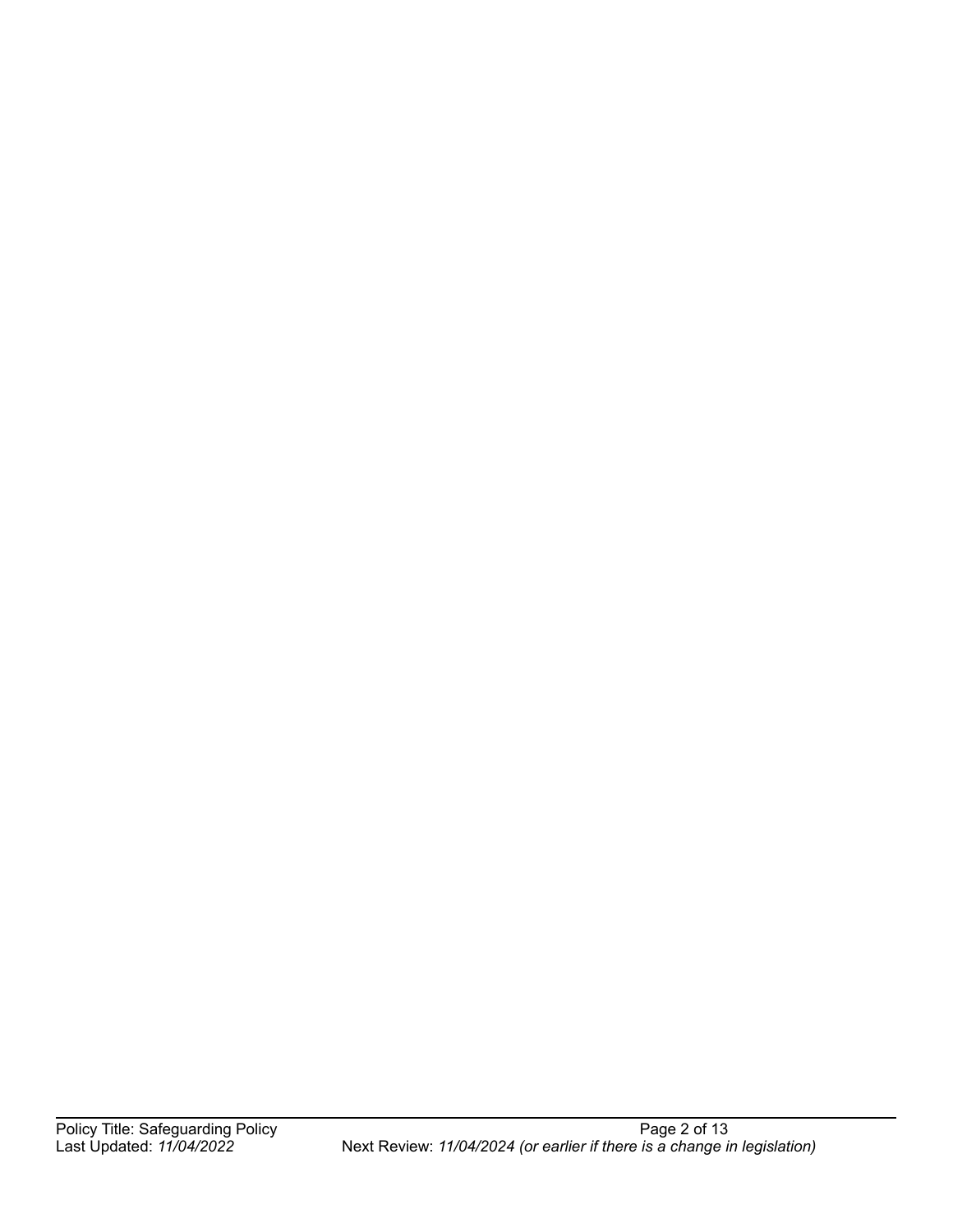## **Reporting a Safeguarding Concern within** the Tennis Environment

How to respond to concerns that arise within a tennis environment

For Tennis Wales / Tennis Scotland cases, on-going consultation will take place with them.



Page 3 of 13<br>Last Updated: 11/04/2022 Mext Review: 11/04/2024 (or earlier if there is a change i Last Updated: *11/04/2022* Next Review: *11/04/2024 (or earlier if there is a change in legislation)*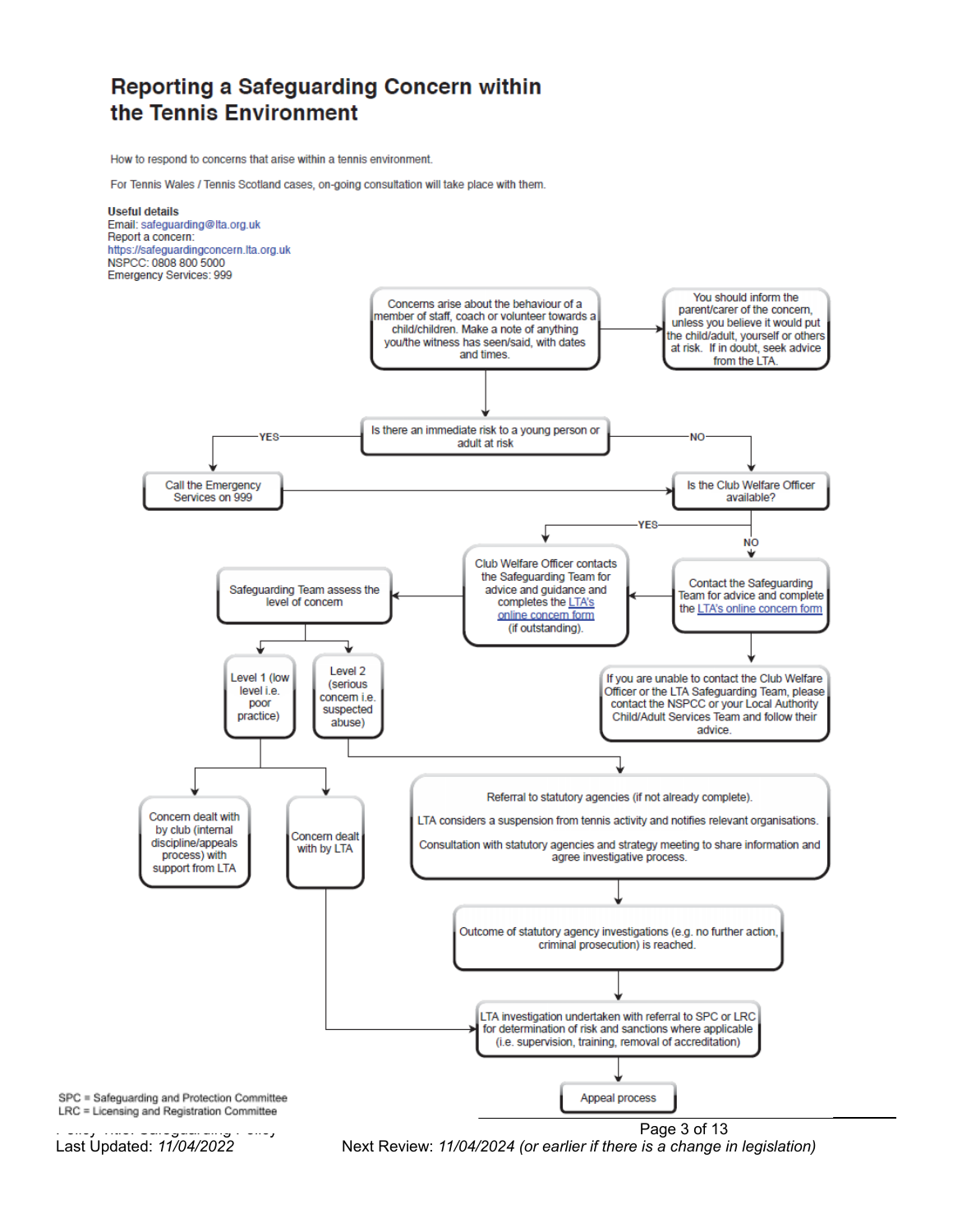# **Safeguarding Policy**

#### **1. Policy statement**

The Elland Tennis Club is committed to prioritising the well-being of all children and adults at risk, promoting safeguarding in our club at all times, including all programmes and events we run. All activities, events and trips arranged by the club run in accordance with the LTA's Safeguarding at Events and Competitions guidance. This Policy strives to minimise risk, deliver a positive tennis experience for everyone and respond appropriately to all safeguarding concerns/disclosures.

#### **2. Use of terminology**

**Child:** a person under the age of eighteen years.

Note that some legislation in Scotland defines a child as a person under sixteen years old. However, where there is any safeguarding concern, anyone under the age of 18 is regarded as a child unless advised otherwise by the LTA Safeguarding Team .

**Adult at risk:** a person aged eighteen years or over who is, or may be, in need of community care services by reason of disability, age or illness; and is, or may be, unable to take care of, or unable to protect him or herself against abuse or neglect.

**Safeguarding children:** protecting children from abuse and neglect, preventing the impairment of children's health or development, ensuring that they grow up in circumstances consistent with the provision of safe and effective care, and taking action to enable all children to have the best life chances.

**Safeguarding adults at risk:** protecting adults from abuse and/or neglect. Enabling adults to maintain control over their lives and make informed choices without coercion. Empowering adults at risk, consulting them before taking action, unless someone lacks the capacity to make a decision, or their mental health poses a risk to their own or someone else's safety, in which case, always acting in his or her best interests.

*(See appendix A for full glossary of terms)*.

#### **3. Scope**

This Policy is applicable to all volunteers, committee members, coaches and club members. It is in line with national legislation and applicable across the UK.

Advice, guidance and support is available from the LTA Safeguarding Team.

#### **4. Responsibility for the implementation of the Safeguarding Policy, Code of Conduct and Reporting Procedure**

#### **SAFEGUARDING IS EVERYONE'S RESPONSIBILITY: NOT RESPONDING TO A SAFEGUARDING CONCERN IS NOT AN OPTION.**

- Our club's committee has overall accountability for this Policy and its implementation
- Our club Welfare Officer, Richard Thorp, is responsible for updating this Policy in line with legislative and club developments
- All individuals involved in/present at the club are required to adhere to the Policy and Code of Conduct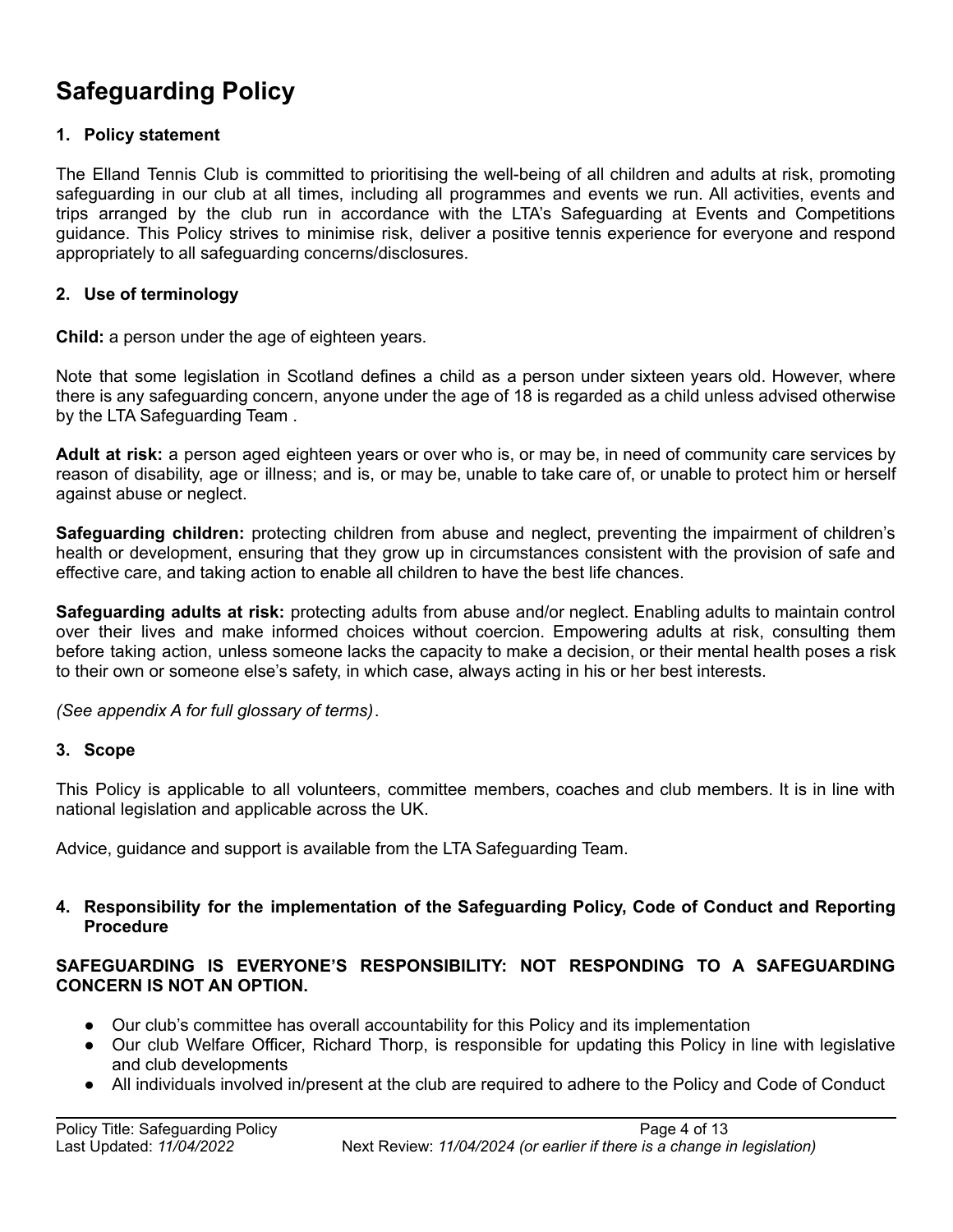The LTA Safeguarding Team and Tennis Scotland, Tennis Wales and Tennis Foundation Safeguarding Leads can offer support to help clubs proactively safeguard.

#### **Where there is a safeguarding concern/disclosure:**

- The individual who is told about, hears, or is made aware of the concern/disclosure is responsible for following the Reporting a Safeguarding Concern Procedure shown in the flowchart at the beginning of this policy. Unless someone is in immediate danger, they should inform their club Welfare Officer, LTA Safeguarding Team or National Safeguarding Lead.
- **●** The club Welfare Officer and Safeguarding Leads are responsible for reporting safeguarding concerns to the LTA Safe Safeguarding Team.
- The LTA Safeguarding Team is responsible for assessing all safeguarding concern/disclosures that are reported to them and working with the club Welfare Officer and National Safeguarding Leads to follow up as appropriate on a case-by-case basis, prioritising the well-being of the child/ adult at risk at all times. Dependent on the concern/disclosure, a referral may be made to:
	- $\circ$  The police in an emergency (999);
	- o Local Authority Children's Services Calderdale Council, 01422 393336.
	- o Local Authority Adult Services Calderdale Council, 01422 393000.
	- $\circ$  Designated Officer (England only) for concerns/disclosures about a member of staff, consultant, coach, official or volunteer *-* [ladoadmin@calderdale.gov.uk](mailto:ladoadmin@calderdale.gov.uk), 01422 393336.

o

#### **5. Breaches of the Safeguarding Policy, Code of Conduct and Reporting Procedure**

Breaches of this Policy and/or failure to comply with the outlined responsibilities may result in the following:

- Disciplinary action leading to possible exclusion from the club, dismissal and legal action
- *●* Termination of current and future roles within the club and roles in other clubs, the LTA, Tennis Wales, Tennis Scotland and the Tennis Foundation*.*

Actions taken by players, parents or carers, staff, consultants, volunteers, officials, coaches inside or outside of the club that are seen to contradict this Policy may be considered a violation of this Policy. Where an appeal is lodged in response to a safeguarding decision made by the club, the individual should adhere to the club's appeal procedure.

#### **6. Whistleblowing**

Safeguarding children and adults at risk requires everyone to be committed to the highest possible standards of openness, integrity and accountability. As a club, we are committed to encouraging and maintaining a culture where people feel able to raise a genuine safeguarding concern and are confident that it will be taken seriously.

#### **What is whistle blowing?**

In the context of safeguarding, "whistle blowing" is when someone raises a concern about the well-being of a child or an adult at risk.

A whistle blower may be:

- a player;
- a volunteer:
- $\bullet$  a coach:
- other member of staff:
- an official;
- a parent;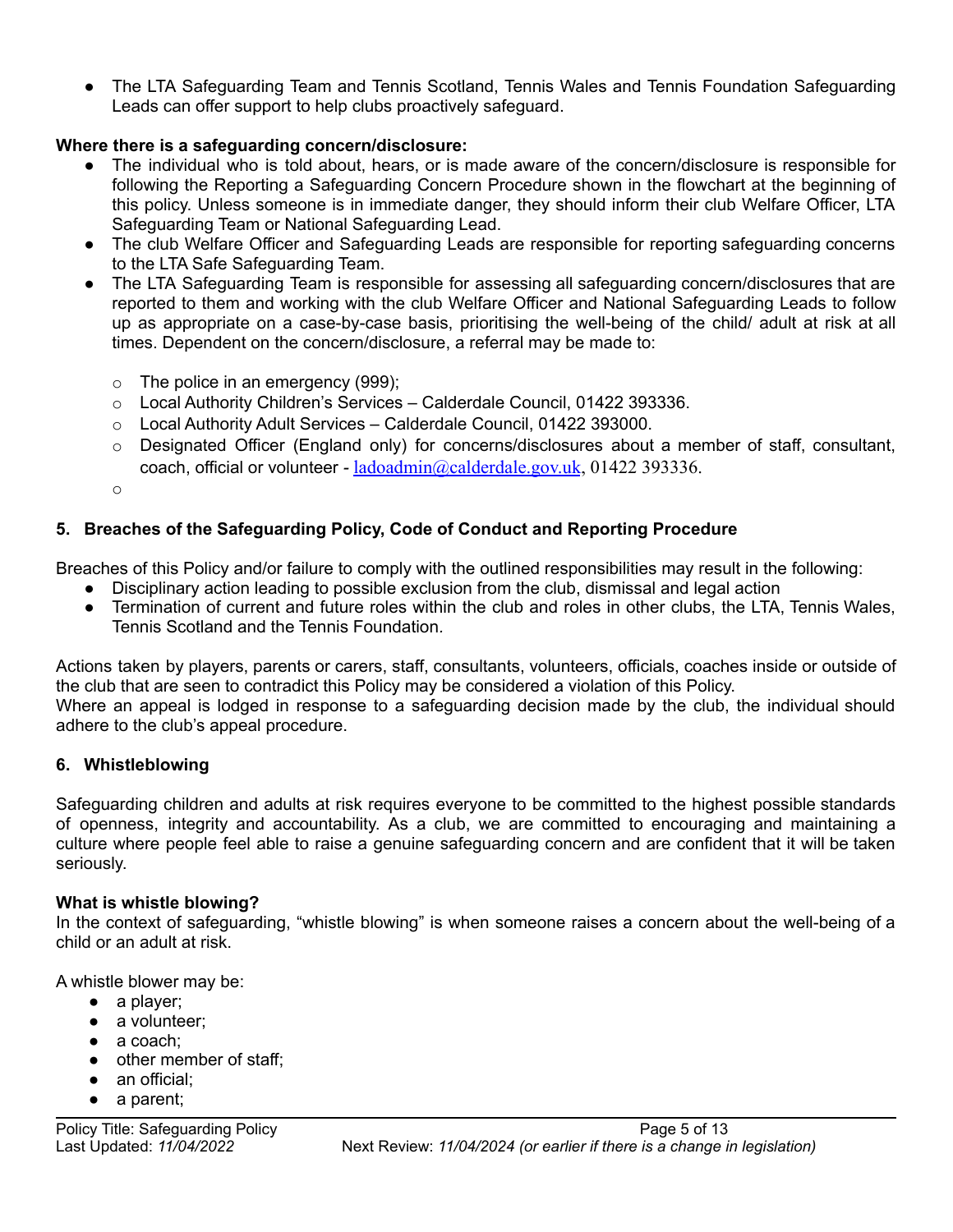• a member of the public.

#### **How to raise a concern about a child or an adult at risk at the club**

If a child or an adult at risk is in immediate danger or risk of harm, the police should be contacted by calling 999.

Where a child or an adult at risk is not in immediate danger, any concerns about their well-being should be made without delay to the Club Welfare Officer. The Club Welfare Officer will pass the details of the concern on to the LTA Safeguarding Team at the earliest opportunity and the relevant local authority and the police will be contacted, where appropriate.

If, however, the whistle blower does not feel comfortable raising a concern with the Club Welfare Officer, the whistle blower should contact the LTA Safeguarding Team directly, the Local Authority Designated Officer (LADO) or the NSPCC on 0808 800 5000.

The Club Welfare Officer can be contacted on: Richard Thorp; *07960 027696, [r.thorp1@sky.com](mailto:r.thorp1@sky.com).*

#### **Information to include when raising a concern**

The whistle blower should provide as much information as possible regarding the incident or circumstance which has given rise to the concern, including:

- their name and contact details (unless they wish to remain anonymous);
- names of individuals involved:
- date, time and location of incident/circumstance; and
- whether any witnesses were present.

#### **What happens next?**

All concerns raised by a whistle blower about the well-being of a child or an adult at risk will be taken seriously and every effort will be made to deal with each concern fairly, quickly and proportionately.

If the whistle blower does not believe that the concern has been dealt with appropriately and wishes to speak to someone outside the club or the LTA Safeguarding Team, the NSPCC Whistleblowing advice line should be contacted on 0800 028 0285 or by emailing [help@nspcc.org.uk](mailto:help@nspcc.org.uk).

#### **Support**

The club will not tolerate any harassment, victimisation or unfair treatment of, and will take appropriate action to protect, whistle blowers when they raise a concern in good faith.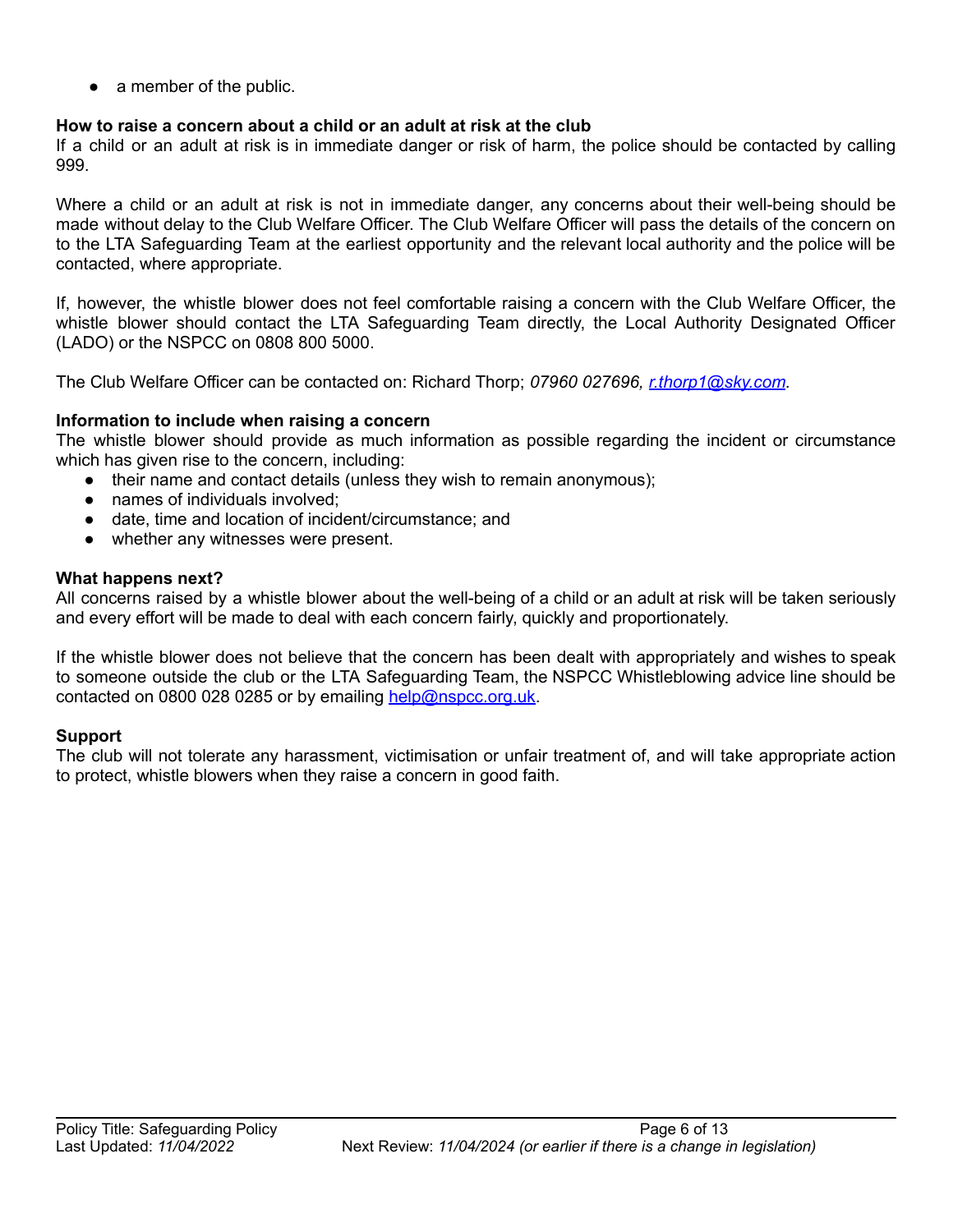# **Codes of Conduct**

#### **All members of staff, volunteers and members agree to:**

- Prioritise the well-being of all children and adults at risk at all times
- Treat all children and adults at risk fairly and with respect
- Be a positive role model. Act with integrity, even when no one is looking
- Help to create a safe and inclusive environment both on and off court
- Not allow any rough or dangerous behaviour, bullying or the use of bad or inappropriate language
- Report all allegations of abuse or poor practice to the club Welfare Officer
- Not use any sanctions that humiliate or harm a child or adult at risk
- Value and celebrate diversity and make all reasonable efforts to meet individual needs
- Keep clear boundaries between professional and personal life, including on social media
- Have the relevant consent from parents/carers, children and adults before taking or using photos and videos
- Refrain from making physical contact with children or adults unless it is necessary as part of an emergency or congratulatory (e.g. handshake / high five)
- Refrain from smoking and consuming alcohol during club activities or coaching sessions
- **●** Ensure roles and responsibilities are clearly outlined and everyone has the required information and training
- Avoid being alone with a child or adult at risk unless there are exceptional circumstances
- Refrain from transporting children or adults at risk, unless this is required as part of a club activity (e.g. away match) and there is another adult in the vehicle
- Not abuse, neglect, harm or discriminate against anyone; or act in a way that may be interpreted as such
- Not have a relationship with anyone under 18 for whom they are coaching or responsible for
- Be acutely aware of the power that coaches and coaching assistants develop over players in the coaching relationship and avoid any intimacy (sexual or otherwise) with players

#### **All children agree to:**

- Be friendly, supportive and welcoming to other children and adults
- Play fairly and honestly
- Respect club staff, volunteers and Officials and accept their decisions
- Behave, respect and listen to your coach
- Take care of your equipment and club property
- Respect the rights, dignity and worth of all participants regardless of age, gender, ability, race, culture, religion or sexual identity
- Not use bad, inappropriate or racist language, including on social media
- Not bully, intimidate or harass anyone, including on social media
- Not smoke, drink alcohol or drugs of any kind on club premises or whilst representing the club at competitions or events
- Talk to the club Welfare Officer about any concerns or worries they have about themselves or others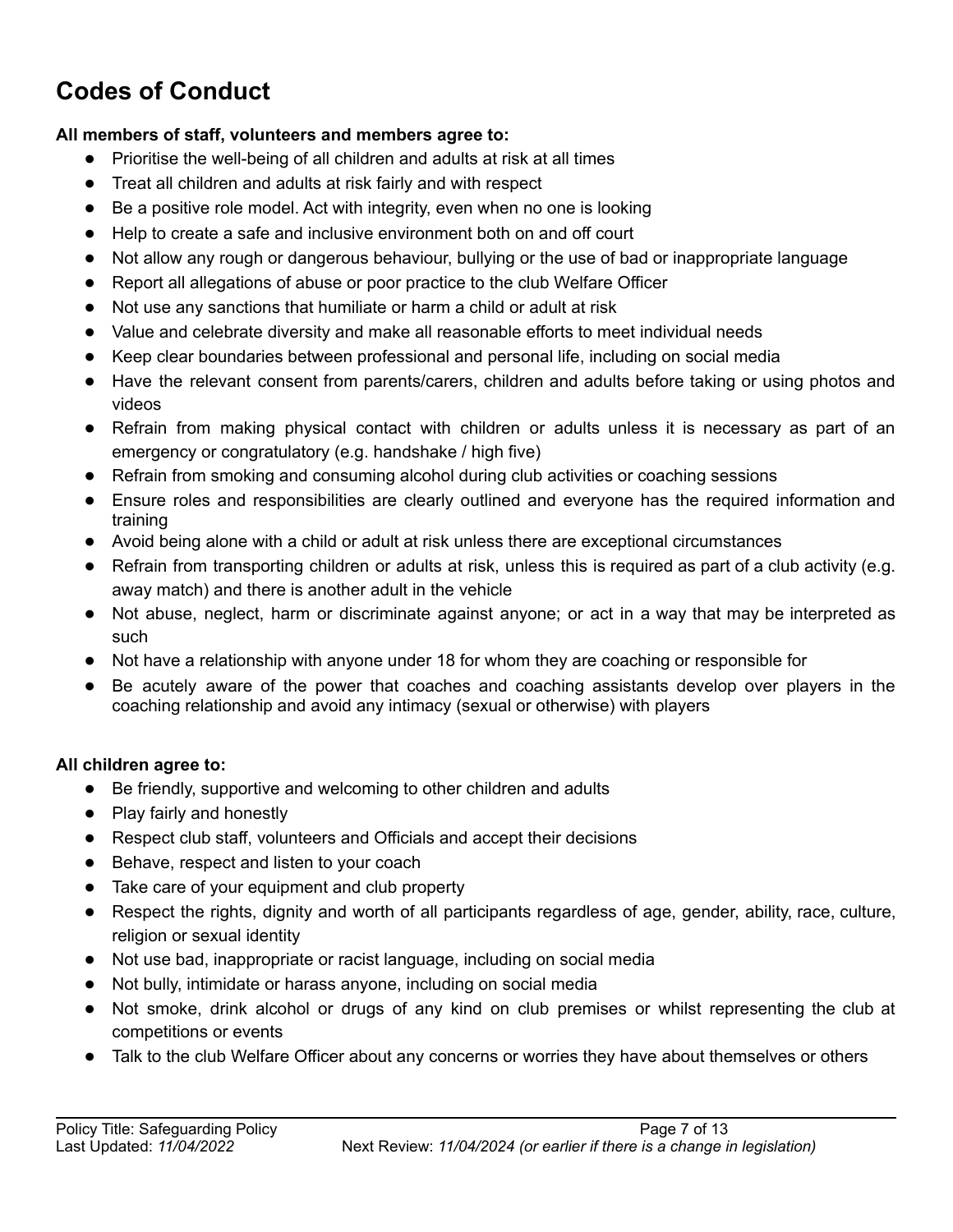#### **All parents and carers agree to:**

- Positively reinforce your child and show an interest in their tennis
- Use appropriate language at all times
- Be realistic and supportive
- Never ridicule or admonish a child for making a mistake or losing a match
- Treat all children, adults, volunteers, coaches, officials and members of staff with respect
- Behave responsibly at the venue; do not embarrass your child
- Accept the official's decisions and do not go on court or interfere with matches
- Encourage your child to play by the rules, and teach them that they can only do their best
- Deliver and collect your child punctually from the venue
- Ensure your child has appropriate clothing for the weather conditions
- Ensure that your child understands their code of conduct
- Adhere to your venue's safeguarding policy, diversity and inclusion policy, rules and regulations
- Provide emergency contact details and any relevant information about your child including medical history

This Policy is reviewed every two years (or earlier if there is a change in national legislation).

This Policy is recommended for approval by:

Club Committee Chair: Mick CHEW Date: 11/04/2022

Club Welfare Officer: Richard THORP Date: 11/04/2022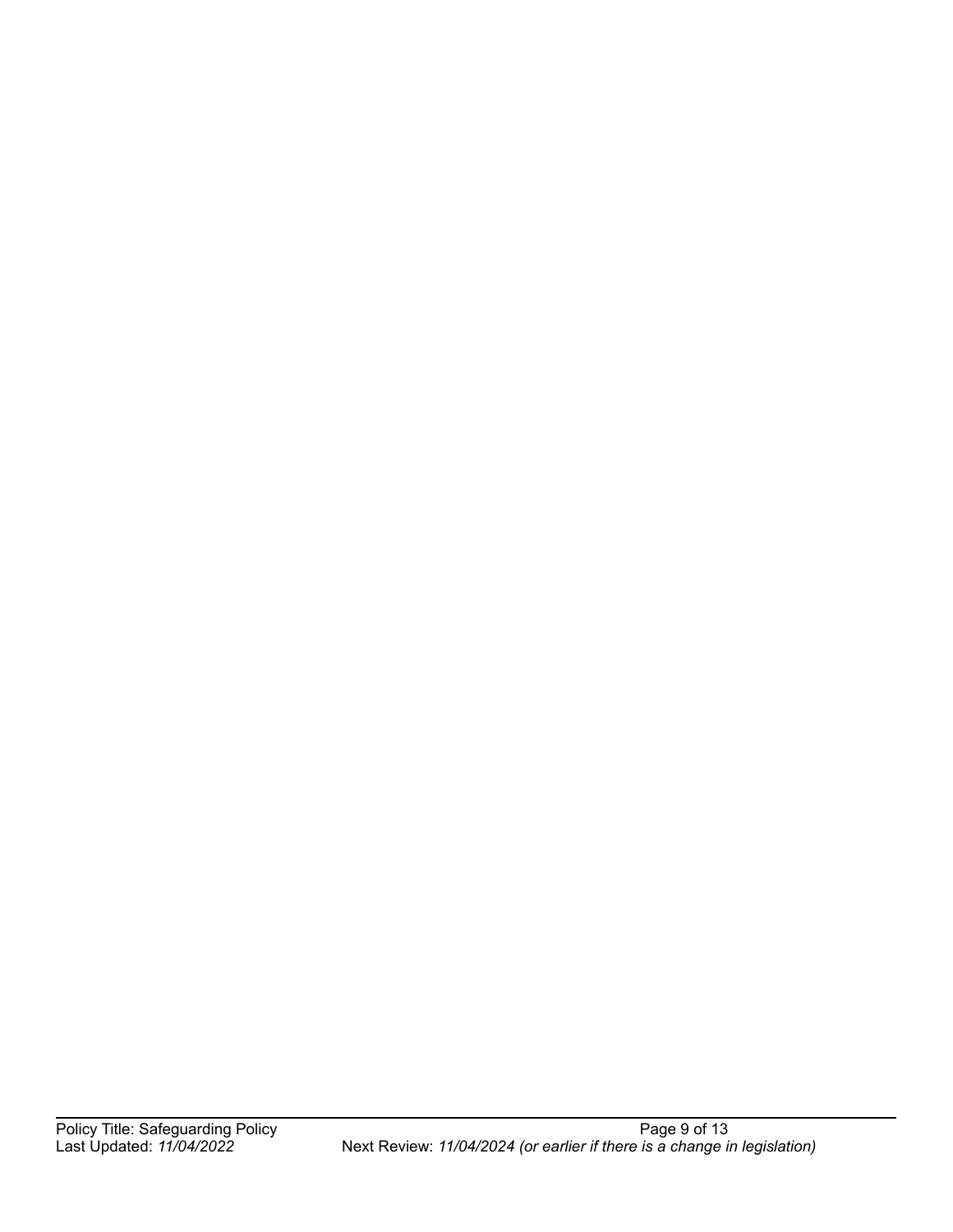## **Appendix A: Glossary of Terms**

**Safeguarding:** protecting **children** from abuse and neglect, preventing the impairment of children's health or development, ensuring that children are growing up in circumstances consistent with the provision of safe and effective care, and taking action to enable all children to have the best life chances. Enabling **adults at risk** to achieve the outcomes that matter to them in their life; protecting their right to live in safety, free from abuse and neglect. Empowering and supporting them to make choices, stay safe and raise any concerns. Beginning with the assumption that an individual is best-placed to make decisions about their own wellbeing, taking proportional action on their behalf only if someone lacks the capacity to make a decision, they are exposed to a life-threatening risk, someone else may be at risk of harm, or a criminal offence has been committed or is likely to be committed.

#### **Abuse and neglect**

**Physical abuse:** A form of abuse which may involve hitting, shaking, throwing, poisoning, burning or scalding, drowning, suffocating or otherwise causing physical harm to a child or adult at risk. Physical harm may also be caused when a parent or carer fabricates the symptoms of, or deliberately induces illness

**Sexual abuse:** Involves forcing or enticing a child or young person to take part in abuse sexual activities, not necessarily involving a high level of violence, whether or not the child is aware of what is happening. The activities may involve physical contact, including assault by penetration (for example, rape or oral sex) or non-penetrative acts such as masturbation, kissing, rubbing and touching outside of clothing. They may also include non-contact activities, such as involving children in looking at, or in the production of, sexual images, watching sexual activities, encouraging children to behave in sexually inappropriate ways, or grooming a child in preparation for abuse (including via the internet). Sexual abuse is not solely perpetrated by adult males. Women can also commit acts of sexual abuse, as can other children

**Emotional abuse:** The persistent emotional maltreatment of a child or adult at risk such as to cause severe and persistent adverse effects on their emotional development. It may involve conveying to a child/ adult at risk that they are worthless or unloved, inadequate, or valued only insofar as they meet the needs of another person; not giving them opportunities to express their views; deliberately silencing them or 'making fun' of what they say or how they communicate. It may feature age or developmentally inappropriate expectations being imposed, including interactions that are beyond a child or adult at risk's developmental capability, as well as overprotection and limitation of exploration and learning, or preventing them participating in normal social interaction. It may involve seeing or hearing the ill-treatment of another. It may involve serious bullying (including cyber bullying), causing a child or adult at risk to feel frightened or in danger, or the exploitation or corruption of children. Some level of emotional abuse is involved in all types of maltreatment of a child, though it may occur alone.

**Neglect:** The persistent failure to meet a child/ adult at risk's basic physical and/or psychological needs, likely to result in the serious impairment of their health or development. It may involve a parent or carer failing to:

- $\circ$  provide adequate food, clothing and shelter (including exclusion from home or abandonment);
- $\circ$  protect a child/ adult at risk from physical and emotional harm or danger;
- $\circ$  ensure adequate supervision (including the use of inadequate care-givers); or
- o ensure access to appropriate medical care or treatment.

It may also include neglect of, or unresponsiveness to, a child's or adult at risk's basic emotional needs. Neglect may occur during pregnancy as a result of maternal substance abuse.

#### **Additional examples of abuse and neglect of adults at risk**

**Financial abuse**: having money or property stolen; being defrauded; being put under pressure in relation to money or other property; and having money or other property misused.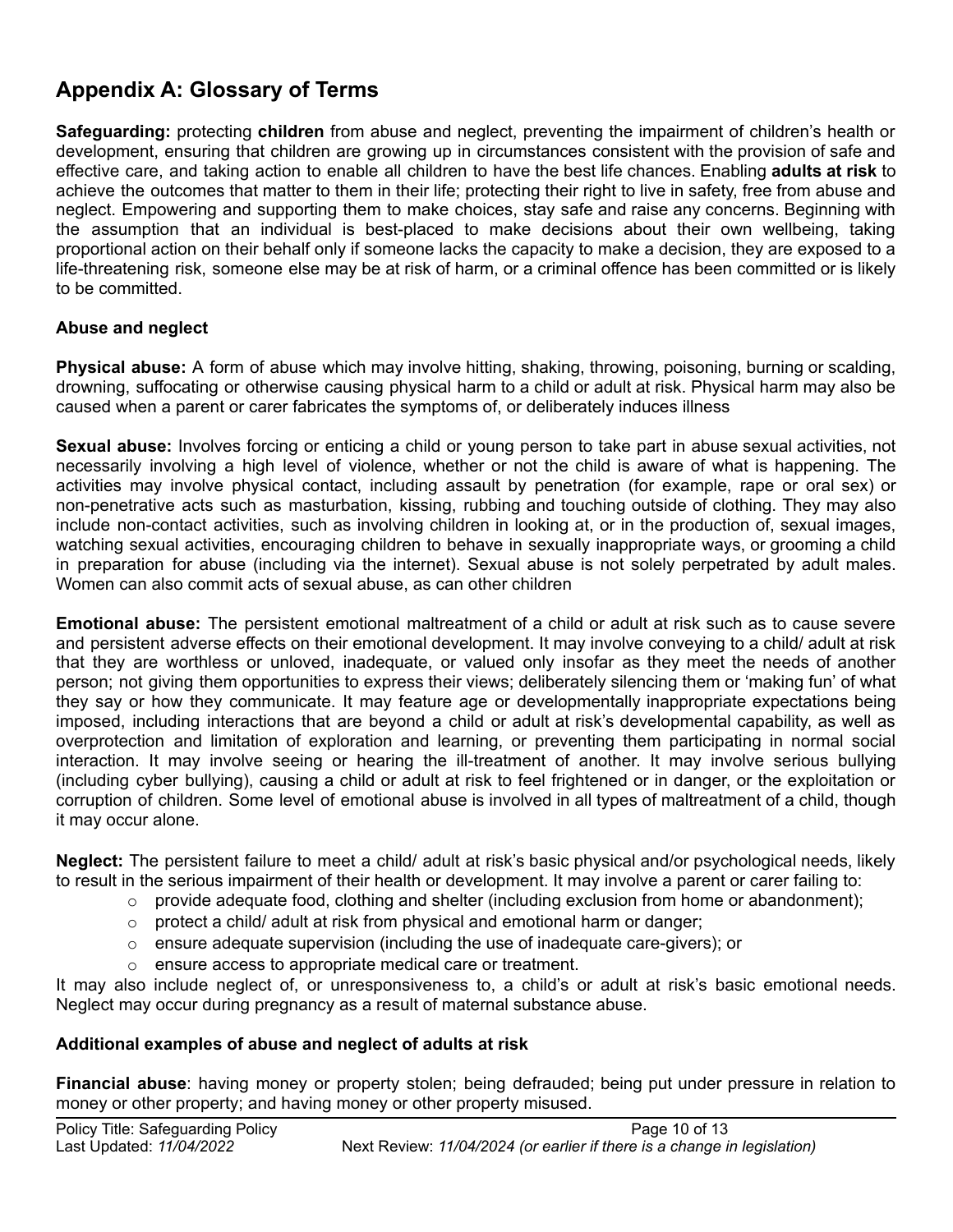**Discriminatory abuse**: treating someone in a less favourable way and causing them harm, because of their age, gender, sexuality, gender identity, disability, socio-economic status, ethnic origin, religion and any other visible or non-visible difference.

**Domestic abuse**: includes physical, sexual, psychological or financial abuse by someone who is, or has been a partner or family member. Includes forced marriage, female genital mutilation and honour-based violence (an act of violence based on the belief that the person has brought shame on their family or culture). Domestic abuse does not necessarily involve physical contact or violence.

**Psychological abuse:** including emotional abuse, threats of harm or abandonment, deprivation of contact, humiliation, blaming, controlling, intimidation, coercion, harassment, verbal abuse, isolation or withdrawal from services or supportive networks.

**Organisational abuse**: where the needs of an individual are not met by an organisation due to a culture of poor practice or abusive behaviour within the organisation.

**Self-neglect:** behaviour which threatens an adult's personal health or safety (but not that of others). Includes an adult's decision to not provide themselves with adequate food, clothing, shelter, personal hygiene, or medication (when indicated), or take appropriate safety precautions

**Modern slavery**: encompasses slavery, human trafficking, criminal and sexual exploitation, forced labour and domestic servitude. Traffickers and slave masters use whatever means they have at their disposal to coerce, deceive and force individuals into a life of abuse, servitude and inhumane treatment.

A person who is being abused may experience more than one type of abuse

Harassment, and bullying are also abusive and can be harmful

Female Genital Mutilation (FGM) is now recognised as a form of physical, sexual and emotional abuse that is practised across the UK

Child Sexual Exploitation is recognised as a form of sexual abuse in which children are sexually exploited for money, power or status

Child trafficking is recognised as child abuse where children are often subject to multiple forms of exploitation. Children are recruited, moved or transported to, or within the UK, then exploited, forced to work or sold

People from all cultures are subject to abuse. It cannot be condoned for religious or cultural reasons

Abuse can have immediate and long-term impacts on someone's well-being, including anxiety, depression, substance misuse, eating disorders and self-destructive Conducts, offending and anti-social Conduct

Those committing abuse are most often adults, both male and female. However, child-to-child abuse also takes place.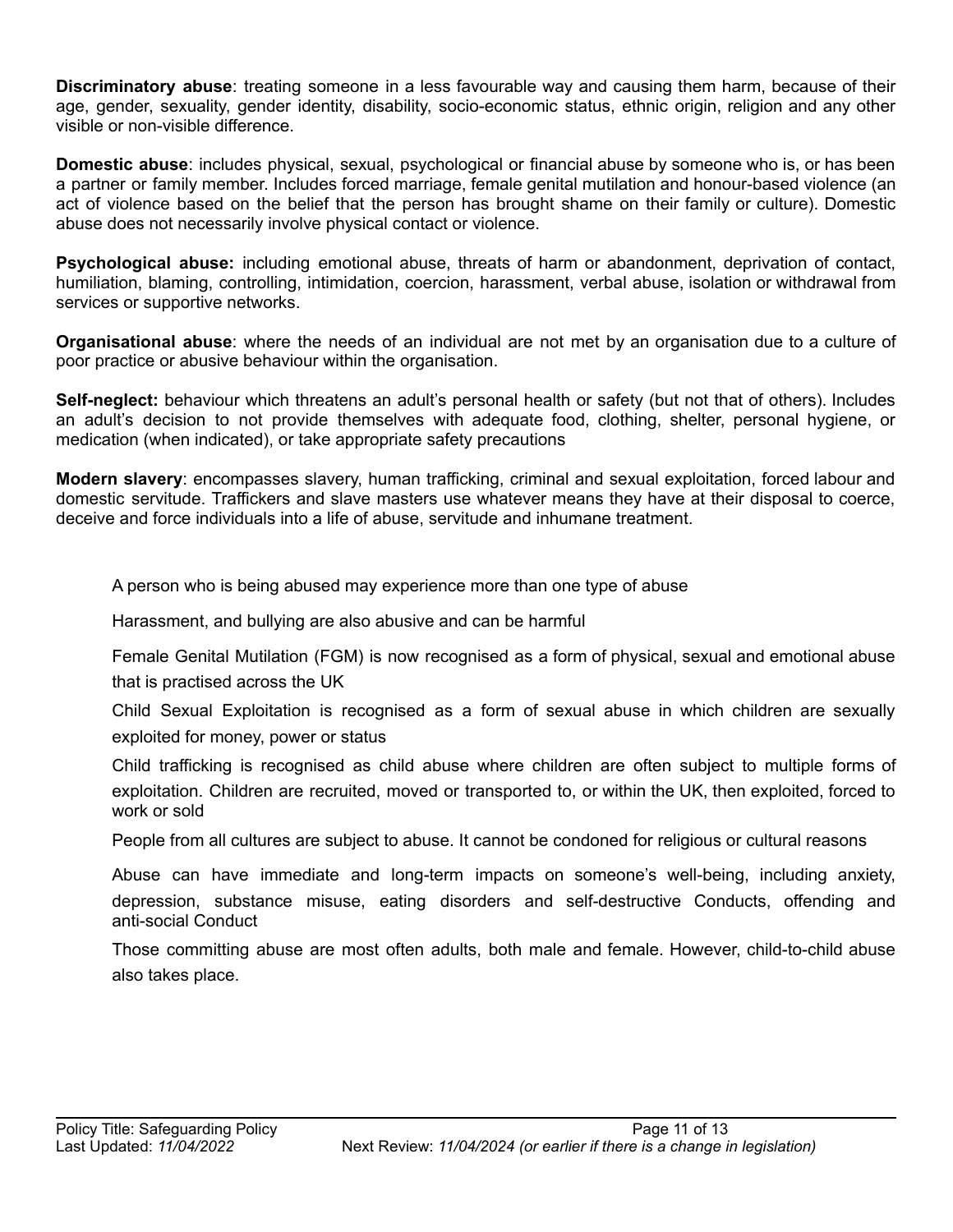## **Appendix B: What to do if a disclosure from a child or adult at risk is made to you:**

- 1. **Listen** carefully and calmly to the individual
- 2. **Reassure** the individual that they have done the right thing and what they have told you is very important
- 3. **Avoid questioning** where possible, and never ask leading questions
- 4. **Do not promise secrecy**. Let the individual know that you will need to speak to the Welfare Officer/LTA Safeguarding Team because it is in their best interest. If you intend to speak to the police or social care, you should let them know this too.
- 5. **Report the concern.** In an emergency, call the police (999), otherwise talk to the Welfare Officer/LTA Safeguarding Team as soon as possible. Do not let doubt/personal bias prevent you from reporting the allegation
- **6. Record** details of the disclosure and allegation using the LTA's online reporting a concern form within 24 hours. If you do not have access to the online form, write down the details using what you have *available then sign and date it.*